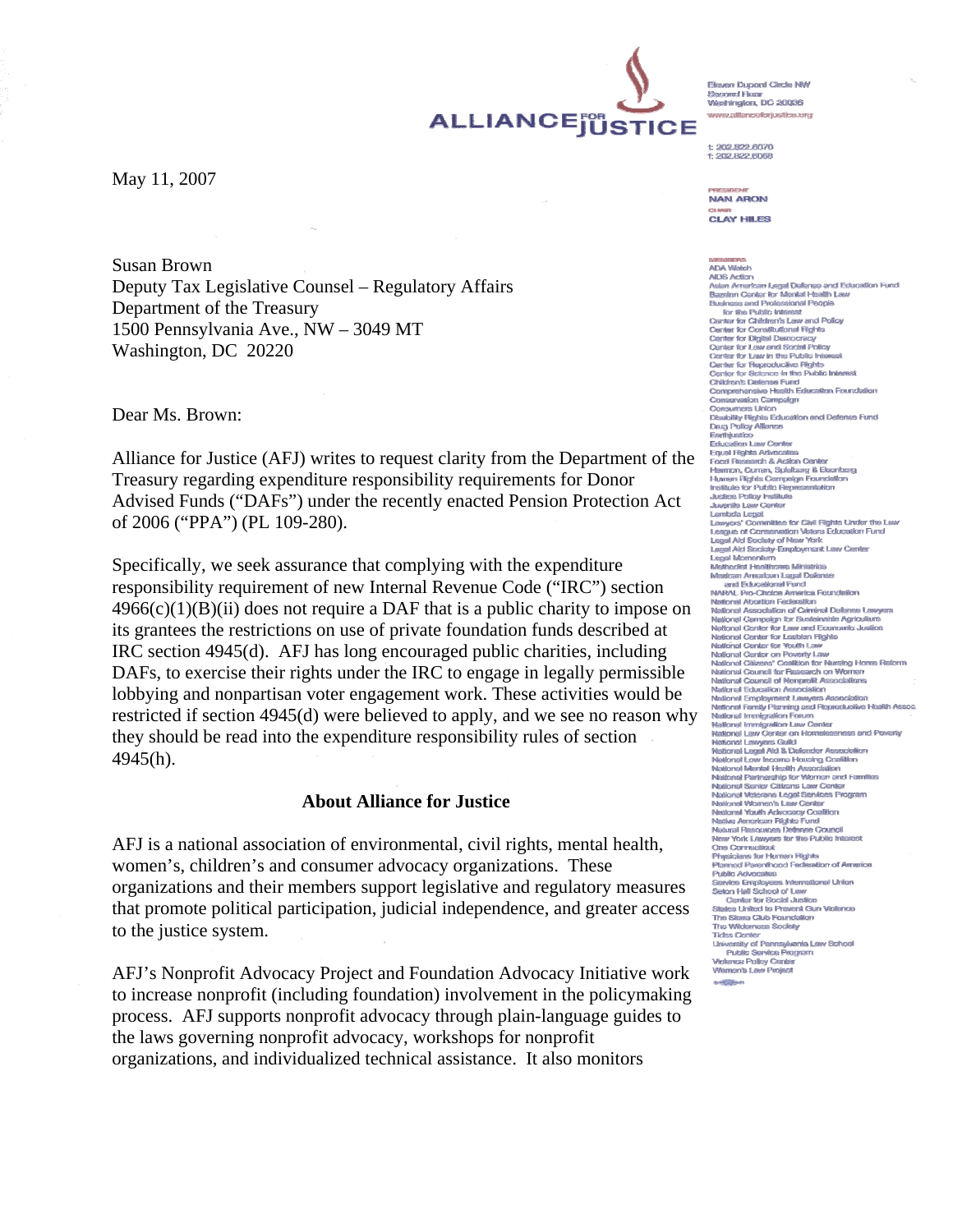legislative activity related to nonprofit advocacy, provides information to the charitable community and lobbies to ensure nonprofits' continued presence in the policy-making arena.

## **The Value of Donor Advised Funds**

As Congress has recognized in its recent passage of the PPA, DAFs have become a valuable tool for donors and the charitable community. DAFs are a means to devote the greatest possible portion of charitable resources to the best possible charitable purposes. DAFs provide a way to contribute more freely to charity, and they prevent unnecessary waste of the resources once donated. According to the Council on Foundations, DAFs made more than \$1.05 billion in grants in 2005 (COF comments submitted to the IRS on April 9, 2007 in response to IRS Notice 2007-21). Many of these grants went to small organizations and programs that otherwise would not have been funded. We cannot imagine Congress wanted to curtail the ability of DAFs to make grants to those charitable organizations in need.

While it was appropriate for Congress to establish legitimate safeguards to prevent abuse of DAFs – or any other type – of tax-exempt organization, it is also important to protect the important role that DAFs play in ensuring the most efficient use of charitable resources.

### **Expenditure Responsibility and DAFs**

AFJ seeks clarification that the requirements of "expenditure responsibility" on certain distributions from DAFs imposed by the PPA are different from the restrictions that apply only to private foundations.

Section 4966 of the IRC, added by section 1231 of the PPA, imposes a 20% tax on certain distributions of DAFs. All distributions to individuals fall within the scope of such "taxable distributions," and most other distributions<sup>[1](#page-1-0)</sup> from DAFs will likewise be taxed unless the DAF restricts the use of the funds to charitable purposes and exercises "expenditure responsibility" in accordance with IRC section 4945(h).

Section 4945(h) states that:

 $\overline{a}$ 

…expenditure responsibility… means that the private foundation is responsible to exert all reasonable efforts and to establish adequate procedures –

(1) to see that the grant is spent solely for the purposes for which made,

(2) to obtain full and complete reports from the grantee on how the funds are spent, and

(3) to make full and detailed reports with respect to such expenditures to the Secretary.

<span id="page-1-0"></span><sup>&</sup>lt;sup>1</sup> There are exceptions allowing tax-free distributions to the DAF's sponsoring organization, to other DAFs, or to charities other than certain types of supporting organizations or charities controlled by the donor or the donor's advisor.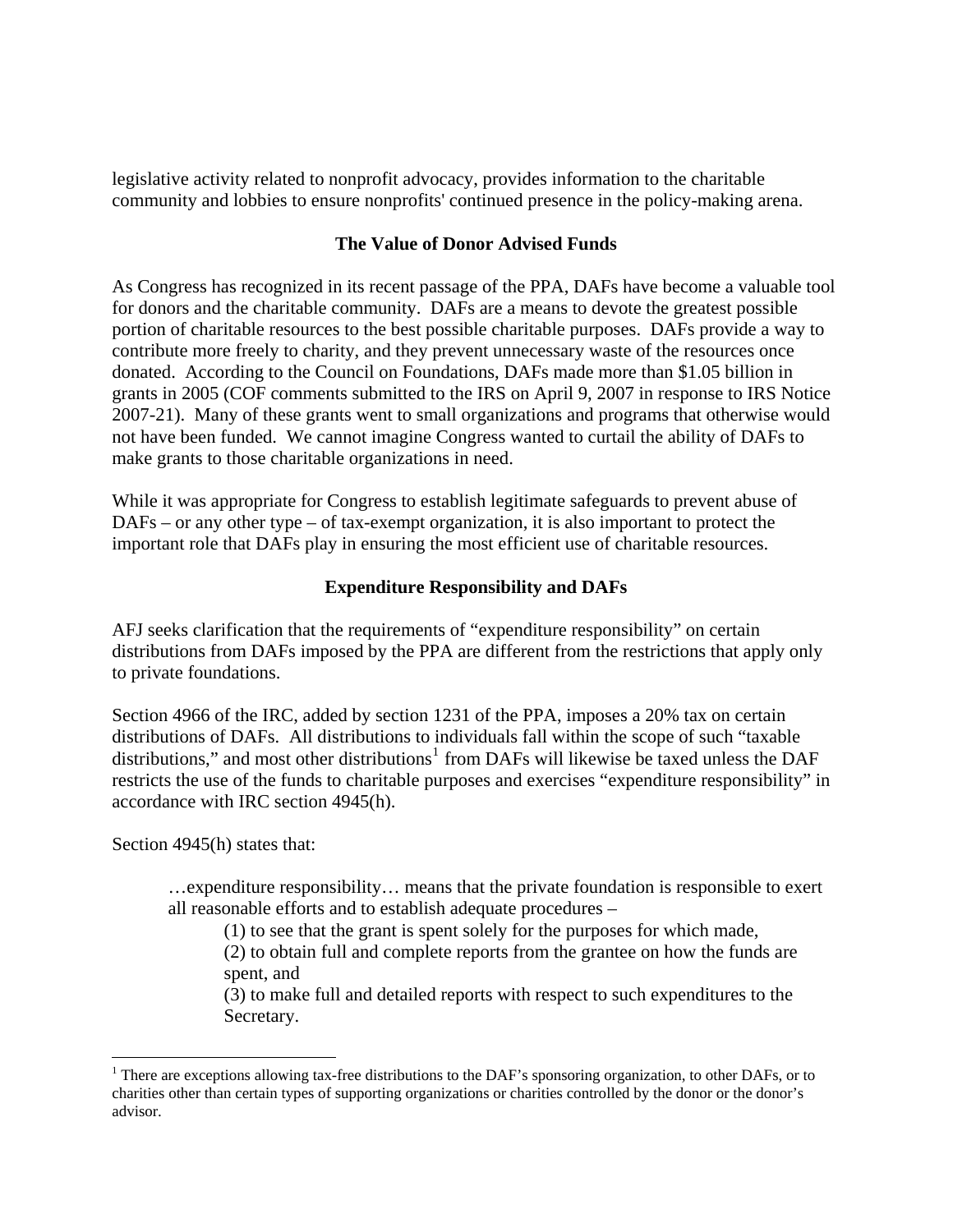Alliance for Justice Comments on Expenditure Responsibility for Donor Advised Funds Page 3 of 5

Prior to the PPA, only private foundations were required to make grants under the expenditure responsibility requirements of section 4945(h). Due to concern over the more limited control of private foundations, private foundations are subject to greater restrictions than are public charities, including how their funds can be spent. Federal tax law imposes a tax on certain private foundation expenditures, including those for lobbying and carrying on, directly or indirectly, voter registration drives. However, no such restrictions on grantmaking apply to public charities. In contrast to private foundations, *public charities may earmark funds for lobbying*. See, for example, IRC section 501(h) (permitting limited lobbying expenditures by charities). Likewise, charities *may* conduct voter registration activities. See, for example, IRC section 4945(f) (permitting grants to certain charities to conduct voter registration activities).

The restrictions on private foundation expenditures were written into the expenditure responsibility regulations to prevent the use of foundation funds for prohibited purposes. Treasury Regulation § 53.4945-5(b)(3) describes four criteria for private foundations to exercise expenditure responsibility:

- (i) To repay any portion of the amount granted which is not used for the purposes of the grant,
- (ii) To submit full and complete annual reports on the matter in which the funds are spent and the progress made in accomplishing the purposes of the grant . . .,
- (iii) To maintain records of receipts and expenditures and to make its books and records available to the grantor at reasonable times, and
- (iv) Not to use any of the funds
	- a. To carry on propaganda, or otherwise to attempt, to influence legislation (within the meaning of section  $4945(d)(1)$ ),
	- b. To influence the outcome of any specific public election, or to carry on, directly or indirectly, any voter registration drive ....

The first three prongs correspond with the statutory definition, and the fourth prong prohibits the use of funds for certain purposes, such as lobbying and voter registration activity. When the Joint Committee on Taxation described expenditure responsibility, it referred to the first three prongs only (see pages 348-349 of the Technical Explanation of H.R. 4, The "Pension Protection Act of 2006," as Passed by the House on July 28, 2006, and as considered by the Senate on August 3, 2006, JCX-38-06, Aug. 3, 2006 ("JCT Report")). These prohibitions included in the fourth prong should not be applied to DAFs, as they exceed the fundamental purpose of expenditure responsibility. The expenditure responsibility requirements of section 4945(h) can be met without adding on the prohibitions in the fourth prong of the regulatory requirements.

# **Appropriate Expenditure Responsibility Requirements for DAFs**

The Treasury should provide clarification that while DAFs must exercise expenditure responsibility, their grants need not prohibit use of the funds for legitimate lobbying or voter registration activities. Based on the limited legislative history provided in the JCT report,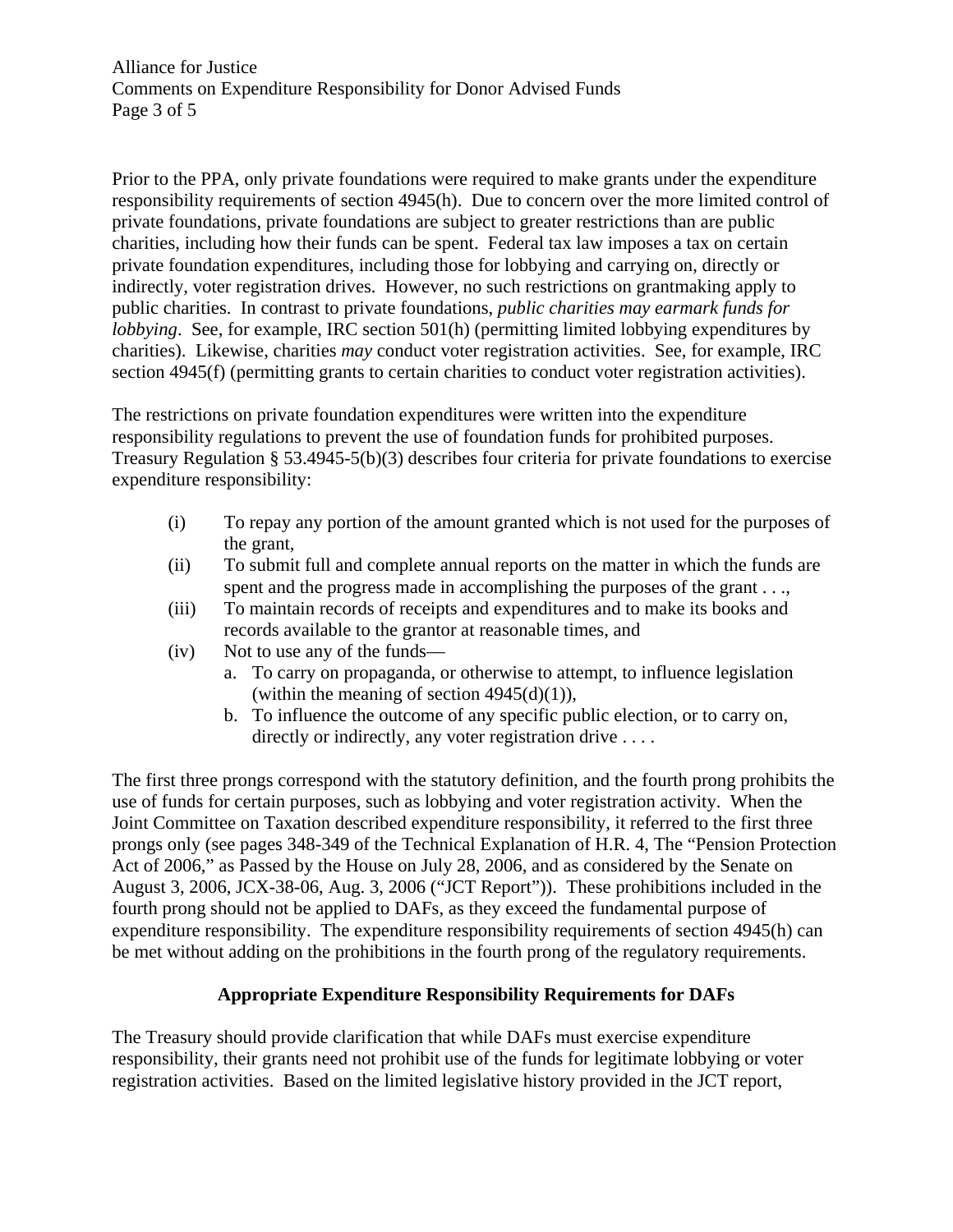Alliance for Justice Comments on Expenditure Responsibility for Donor Advised Funds Page 4 of 5

expenditure responsibility was imposed on DAFs to make sure grants from DAFs were spent as intended, not to prohibit or restrict how the funds can be spent.

In adding an expenditure responsibility requirement for certain DAF distributions, the PPA only referenced IRC section 4945(h)—the requirement that grant funds must be spent solely for purposes for which the grant was made. The PPA does not reference the restrictions of 4945(d) nor the Treasury regulations for expenditure responsibility by private foundations that incorporated those restrictions.

Our fear is DAFs and their advisors who are familiar with (or who discover) the requirements of expenditure responsibility in the private foundation context will simply apply the private foundation version of the regulations without further guidance. If so, DAFs would feel obliged to make grants that are subject to the terms required by Treas. Reg. section 53.4945-5(b)(3)(iv), prohibiting use of the funds for lobbying or voter registration activities. This would needlessly restrict the use of funds for legitimate charitable purposes.

Already, there has been uncertainty on this point. At the January 2007 meeting of the American Bar Association Tax Section's Committee on Exempt Organizations, a panel including IRS EO Division Senior Tax Law Specialist Robert Fontenrose and IRS Assistant Chief Counsel Catherine Livingston was asked "whether expenditure responsibility for donor-advised funds will look any different than it does for private foundations?" with the questioner noting "that the reg[ulations]s for private foundations include a lot of prohibitions that may or may not apply in the donor-advised fund context." (from transcript in EXEMPT ORGANIZATION TAX JOURNAL, vol. 12, no. 1, January/February 2007, at 35). According to the transcript, Ms. Livingston invited the questioner to seek clarification on this issue, explaining the justification for such clarification. While we did not pose the question, we gladly accept the invitation.

Similarly, an explanation of the PPA produced by the Council on Foundations offers the following response to the question of what "expenditure responsibility" in the context of the PPA:

While the Council will be seeking guidance as to what expenditure responsibility means for public charities, the regulations for private foundations provide some guidance. Charities that make grants from donor-advised funds to non-charities or affected supporting organizations for lobbying, nonpartisan voter registration activity or for regranting should consult with counsel as to how expenditure responsibility should be handled in those situations.

Council on Foundations, "Taxable Distributions from Donor-Advised Funds," available at www.cof.org.

Congress is considering whether further regulation of DAFs is necessary, including options for imposing requirements on DAFs that already apply to private foundations. See, for example, PPA section 1226, requiring the Secretary to conduct a study of DAFs that specifically includes